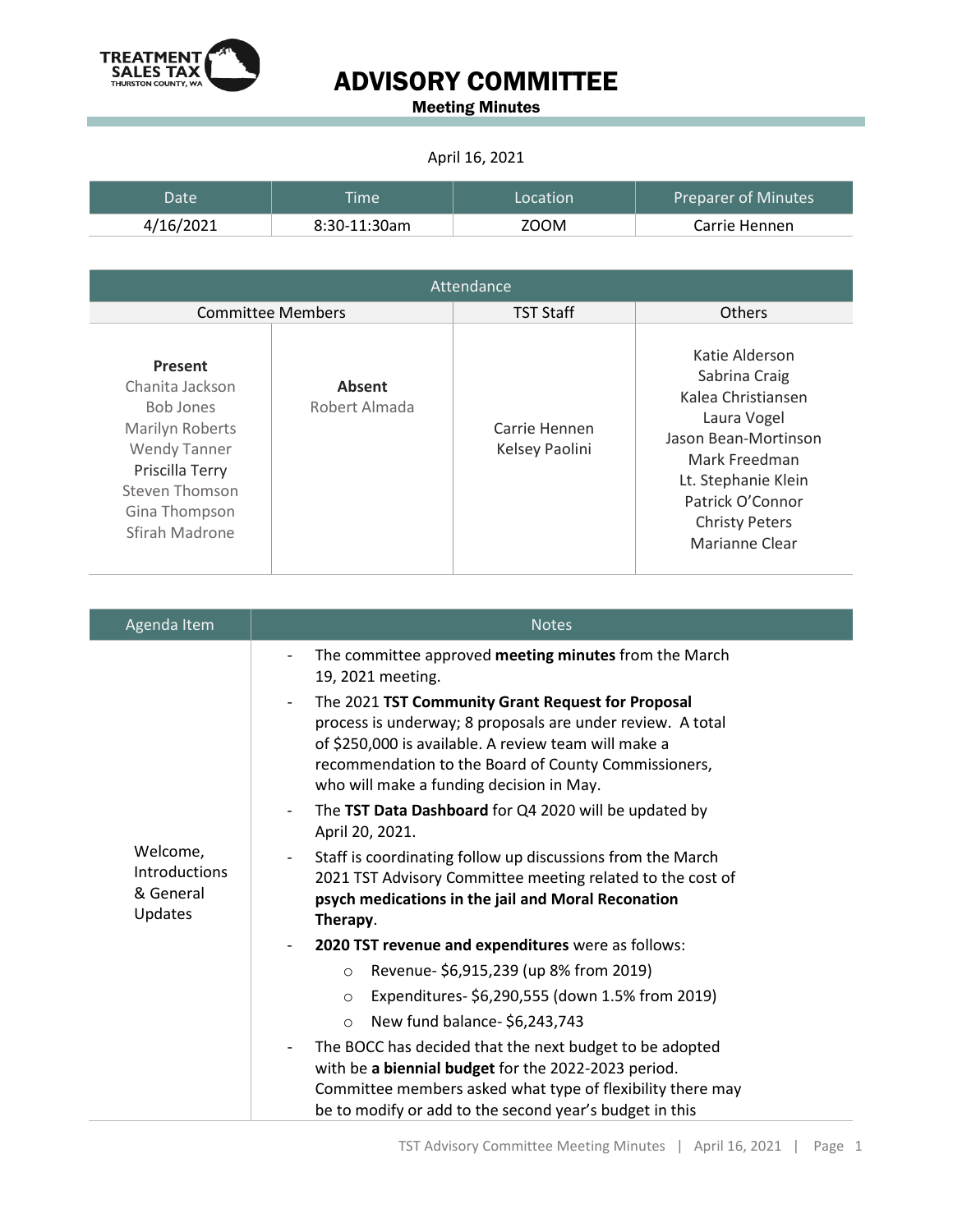

## ADVISORY COMMITTEE

Meeting Minutes

| Agenda Item                                      | <b>Notes</b>                                                                                                                                                                                                                                                                                                                                                                                                                                                                                                                                                                                                                                                                                                                                                                                                                                                                                                                                                                                                                                                                                                                                                                                                                                                                                                                                                                                                                                                                                                                                                                                                                                                                                                                                                               |
|--------------------------------------------------|----------------------------------------------------------------------------------------------------------------------------------------------------------------------------------------------------------------------------------------------------------------------------------------------------------------------------------------------------------------------------------------------------------------------------------------------------------------------------------------------------------------------------------------------------------------------------------------------------------------------------------------------------------------------------------------------------------------------------------------------------------------------------------------------------------------------------------------------------------------------------------------------------------------------------------------------------------------------------------------------------------------------------------------------------------------------------------------------------------------------------------------------------------------------------------------------------------------------------------------------------------------------------------------------------------------------------------------------------------------------------------------------------------------------------------------------------------------------------------------------------------------------------------------------------------------------------------------------------------------------------------------------------------------------------------------------------------------------------------------------------------------------------|
|                                                  | situation, and staff agreed to revisit and get further<br>information on this subject.                                                                                                                                                                                                                                                                                                                                                                                                                                                                                                                                                                                                                                                                                                                                                                                                                                                                                                                                                                                                                                                                                                                                                                                                                                                                                                                                                                                                                                                                                                                                                                                                                                                                                     |
| Program<br>Discussions:<br><b>Superior Court</b> | Data for Superior Court- The Court Administrator has confirmed that<br>$\overline{\phantom{a}}$<br>Superior Court will begin reporting data on race/ ethnicity of TST clients in<br>2021.<br>Domestic Violence Case Coordinator- Program staff noted that cost of<br>domestic violence treatment is often a barrier to successful completion,<br>and provided an update on an alternate funding source that could be used<br>to cover this cost in some (but not all) cases.<br>Family Recovery Court-Staff provided an update on the launch of<br>HeartStrides equine-assisted services for this population, noting that 6 of 10<br>FRC participants are already involved in HeartStrides. It is hoped that all FRC<br>participants will be able to participate in the HeartStrides program over<br>time, and funding provided is sufficient to do this. Use of smartwatches to<br>monitor biometric feedback was also discussed. In addition, staff provided<br>an update on the Safe Babies Court, funded through an external grant to<br>Superior Court.<br>DUI Court-Staff noted that DUI Court services are fully integrated with<br>Drug Court's, using the same Court calendars, treatment groups, and<br>administrative oversight. There was discussion of low numbers of<br>participants in this program, and it was noted that the requirement that<br>participants use their deferred prosecution prior to participation in DUI<br>Court significantly reduces the pool of eligible referrals. Public Defense<br>leadership asked whether there may be additional creative options to<br>incentivize participation in the program to make it more attractive to<br>potential participants and suggested an offline discussion among partners<br>on this topic. |
| State v. Blake<br>Implications                   | The group had significant discussion of the recent state Supreme Court decision,<br>which declared Washington's drug possession law unconstitutional.<br>Discussion included the following:<br>Leadership from Public Defense and the Prosecuting Attorney's Office<br>outlined actions to date and the many next steps related to this Court<br>decision with respect to vacating convictions, quashing warrants,<br>resentencing, etc. Both agreed that the implications are incredibly far-<br>reaching and the workload is massive, with it potentially taking years to<br>process the thousands of cases impacted by this decision.<br>Various partners provided updates on ongoing legislative discussions. It is<br>likely that the legislature will pass a bill to address some of the implications<br>of the bill, possibly including criminal penalties for possession, funding for<br>counties to support efforts to vacate convictions, quash warrants and<br>resentence all cases impacted, and funding and mechanisms for new<br>services and outreach for individuals with substance use disorder needs<br>who might previously have been arrested.                                                                                                                                                                                                                                                                                                                                                                                                                                                                                                                                                                                                         |